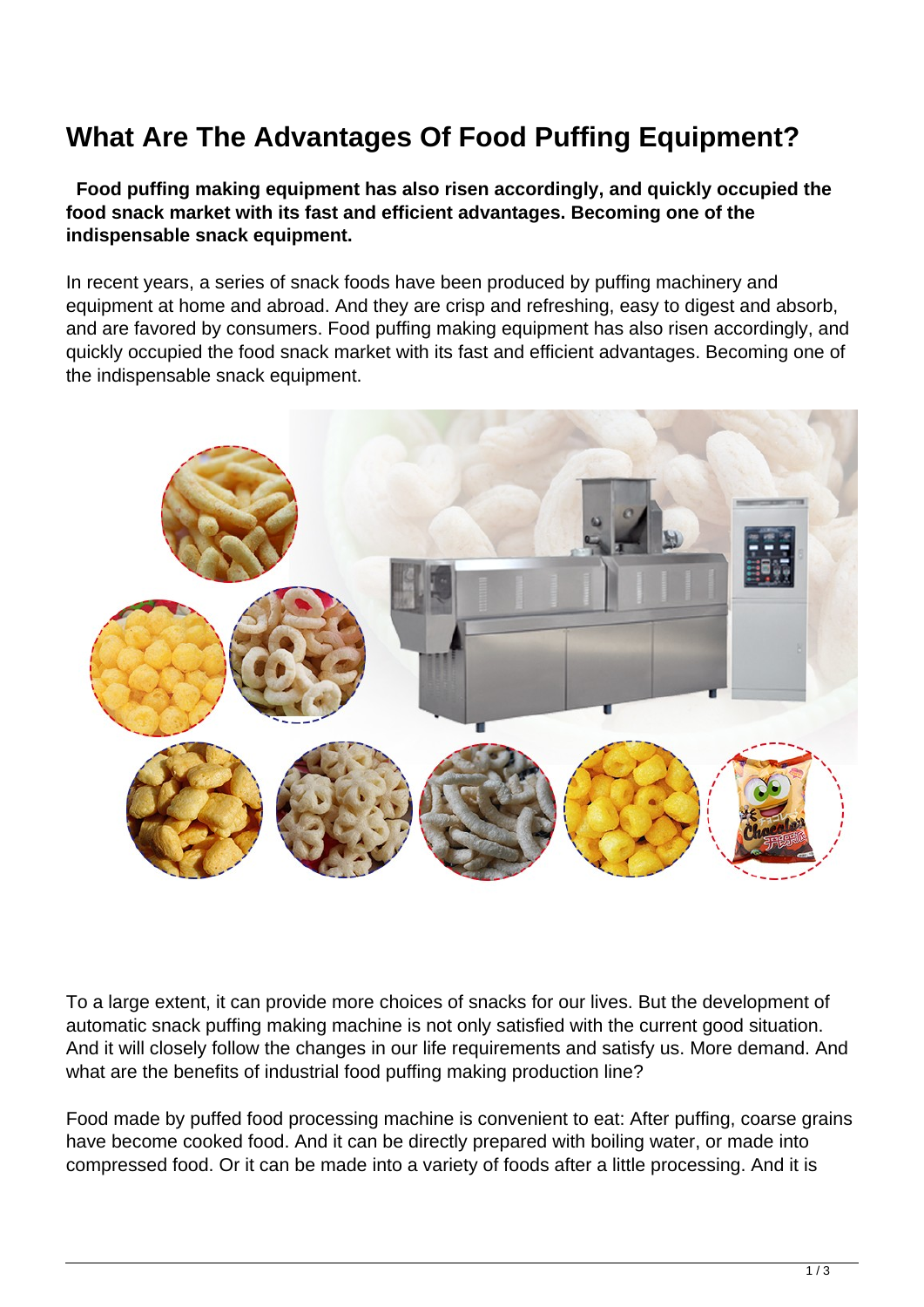easy to eat and save time .



The preservation rate and digestibility of nutrients are high: how the puffing process saves the nutrients. And the nutrient preservation rate and digestibility of the puffed food are relatively high. At the same time, it means that the puffing process has no effect on the nutrition of the food. The digestibility is higher than unexpanded.



Puffed food is easy to store: The puffed food is equivalent to a high temperature sterilization. And the moisture content of the puffed powder is reduced to below 10%. Such low moisture limits the breeding of insects and mold and strengthens their stability in storage. It is